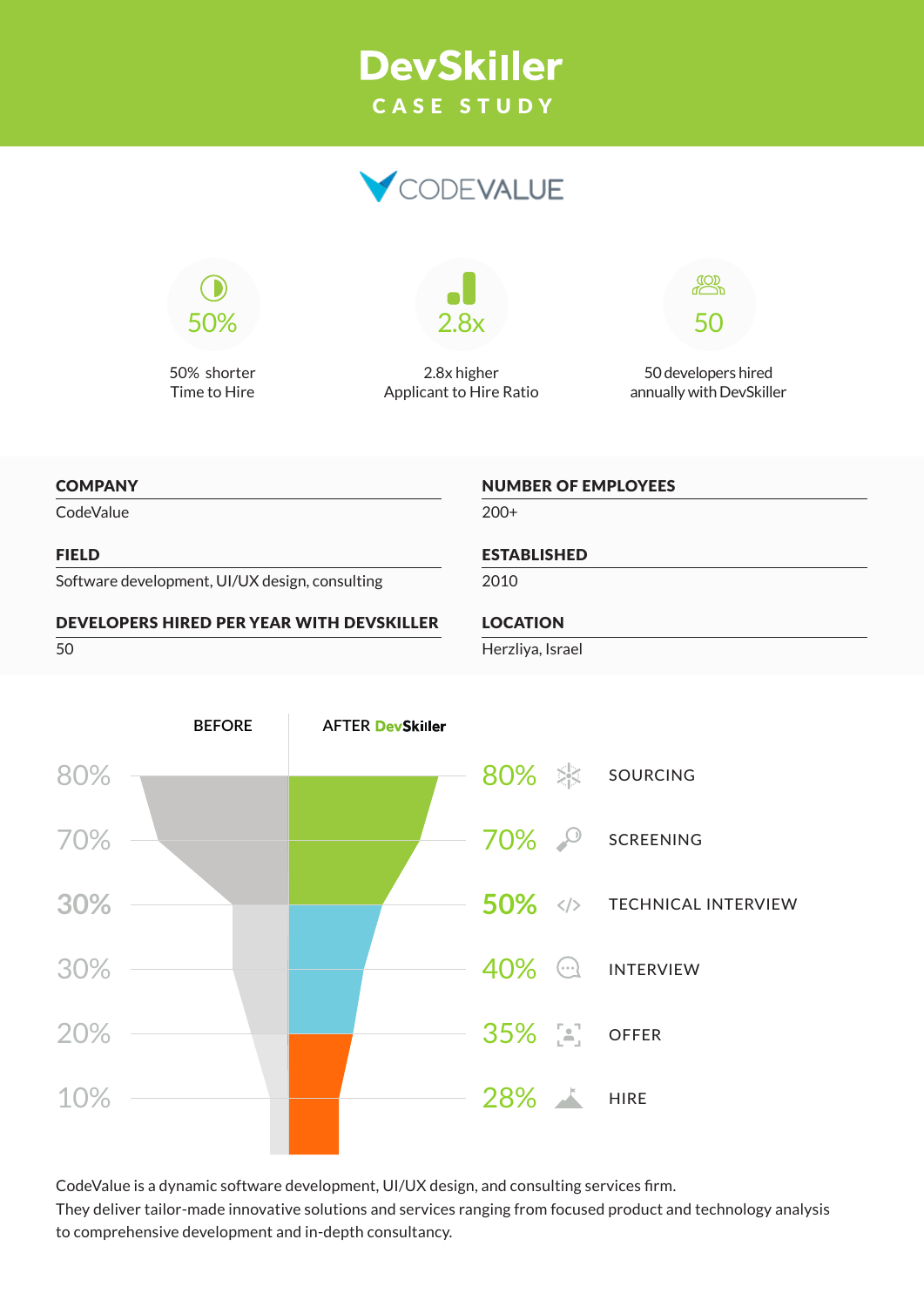

## TECH SKILLS THEY VALUE



## BEFORE USING DEVSKILLER: CHALLENGES

"Our biggest recruitment obstacle was unnecessary tech interviews."



**[OLGA BERGER](https://www.linkedin.com/in/olga-berger-hr/)** LEAD RECRUITER & SOURCING SPECIALIST AT CODEVALUE CODEVALUE

#### BEFORE USING DEVSKILLER, CODEVALUE USED THE FOLLOWING PROCESS:



The problem they had was that candidates who lacked the right skills got through to the interview stage while some viable candidates didn't.

# AFTER IMPLEMENTING DEVSKILLER: RESULTS

"DevSkiller is easy to use and friendly."



**[OLGA BERGER](https://www.linkedin.com/in/olga-berger-hr/)** LEAD RECRUITER & SOURCING SPECIALIST AT CODEVALUE CODEVALUE

CodeValue vamped up their process and added a short take-home DevSkiller test, replacing the first tech phone interview.